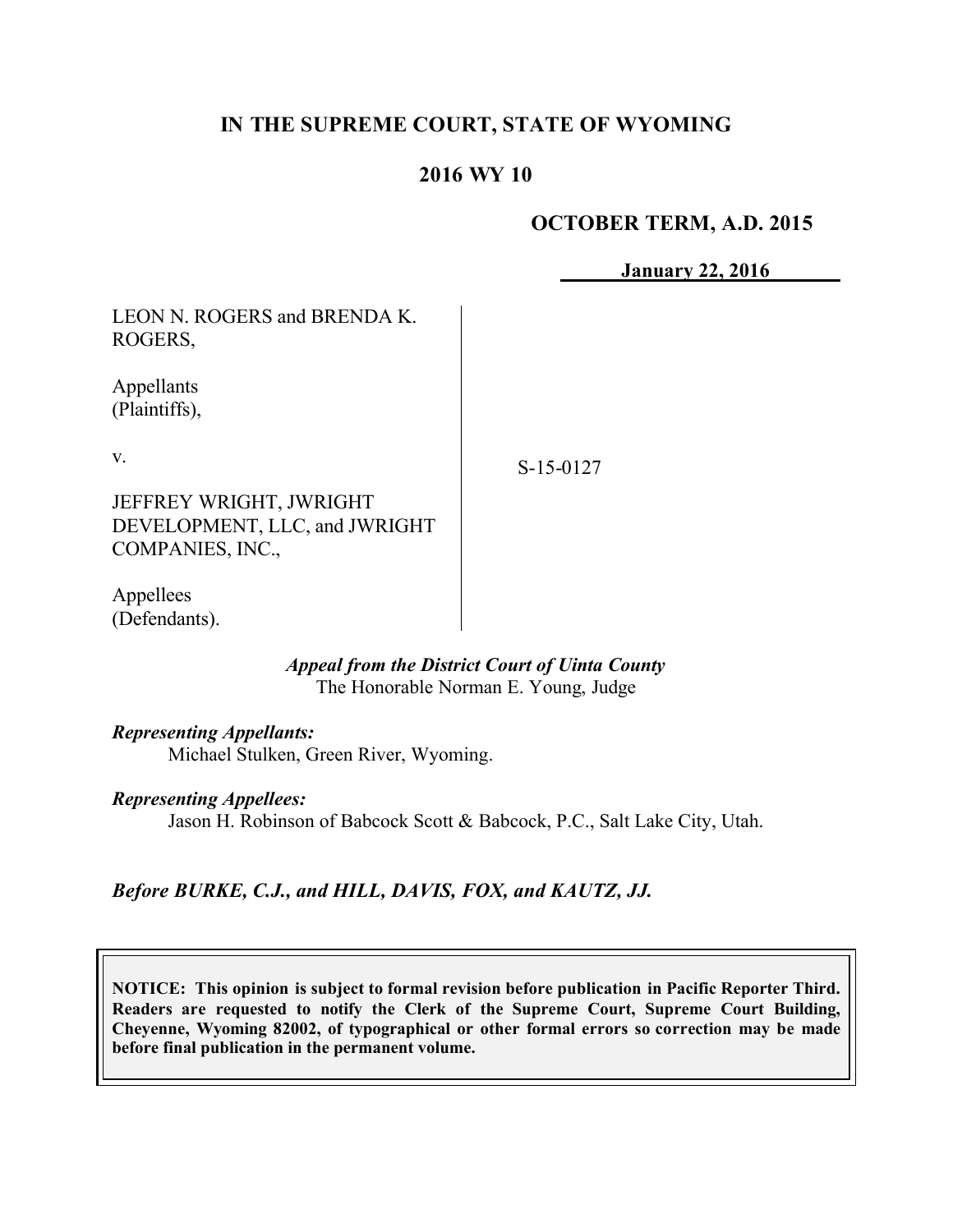## **KAUTZ, Justice.**

 $\overline{a}$ 

[¶1] In the summer of 2009, Leon N. and Brenda K. Rogers purchased a home in Evanston, Wyoming, from Jeffrey Wright (Mr. Wright). After the Rogers discovered several defects in the home, they sued Mr. Wright, JWright Development, LLC (JWright Development), and JWright Companies, Inc. (JWright Companies) (collectively referred to as the JWright defendants) alleging breach of contract, negligence, breach of warranty, and negligent and intentional misrepresentation.<sup>1</sup> The district court granted summary judgment in favor of the JWright defendants, and the Rogers appeal that order on several grounds. We affirm in part and reverse in part.

#### **ISSUES**

[¶2] The Rogers raise four issues in this appeal:

1. Whether the district court erred when it granted summary judgment in favor of Mr. Wright on the breach of contract claim.

2. Whether the district court erred when it granted summary judgment in favor of the JWright defendants on the intentional misrepresentation claim.

3. Whether the district court erred when it granted summary judgment in favor of the JWright defendants on the negligence claim.

4. Whether the district court erred when it granted summary judgment in favor of JWright Development on the breach of warranty claim.

#### **FACTS**

[¶3] On July 8, 2009, the Rogers contracted to buy a home from Mr. Wright that was built in early 2009. The other JWright Defendants were not parties to the contract. The terms of the contract included a representation by Mr. Wright that "[t]here are no known violations of applicable city, county and/or state subdivision, zoning, building and/or public health codes, ordinances, laws, rules and regulations[.]" In the contract, the Rogers acknowledged they were "not relying upon any representations of [Mr. Wright] or [Mr. Wright's] Agents or representatives as to any condition which [the Rogers] deem to

<sup>&</sup>lt;sup>1</sup> The record and the parties' appellate briefs are not clear regarding any relationship between Mr. Wright, JWright Development and JWright Companies, and exactly what role JWright Development and JWright Companies may have played in the building and/or sale of the home. Neither the Complaint nor the Answer described the relationship of these entities, nor did they address why multiple defendants were or were not involved. At oral argument the parties suggested that JWright Development built the home (although that representation was ambiguous at best). However, that is the extent of the information that has been provided to this Court for purposes of this appeal.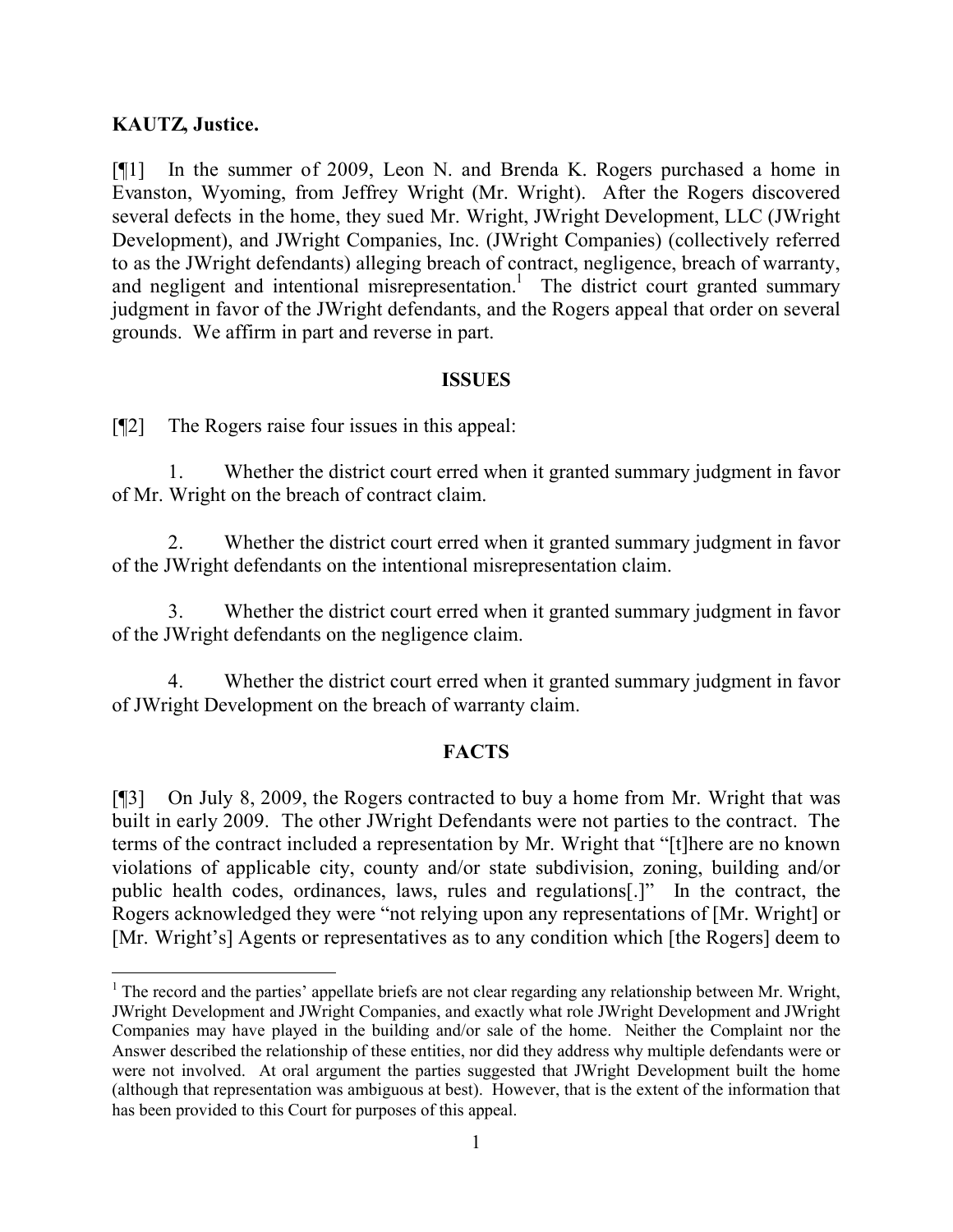be material to [the Rogers'] decision to purchase this property[.]" The contract gave the Rogers the right to have inspections performed and provide Mr. Wright with written notice of any defects to the property that he would be responsible for repairing; otherwise, the Rogers were accepting the property in "'as is, where is'" condition without any implied or express warranty by [Mr. Wright] or by any Broker". Although the Rogers allege an inspection performed before closing indicated problems with the residence, it does not appear the inspection was incorporated into the contract or given to Mr. Wright before the closing.

[¶4] Soon after closing on and moving into the house, the Rogers discovered several problems, including cracks in the walls, basement floor, and foundation; leaks in the foundation; improper grading; and the lack of a final electrical inspection of the home. The Rogers attempted to assert a claim on the warranty they allege they received from the JWright defendants. Mr. Wright contacted various professionals to investigate the problems and sent employees (presumably from JWright Development and/or JWright Companies) to the house to make repairs. However, when the JWright defendants did not complete the requested repairs, the Rogers filed a lawsuit alleging breach of contract, negligence, breach of warranty, intentional misrepresentation, and negligent misrepresentation against all of the JWright defendants.

[¶5] The JWright defendants filed a motion for summary judgment requesting the district court dismiss Mr. Wright and JWright Companies from the breach of warranty claim and all JWright defendants from the remaining claims. The district court granted the motion, specifically finding: 1) the Rogers purchased the home in "as is" condition and, therefore, their claim for breach of contract is dismissed; 2) Mr. Wright and JWright Companies were not parties to the warranty and, therefore, the breach of warranty claim against them is dismissed; and 3) the Rogers cannot show they relied upon any representations made by the JWright defendants and, therefore, the claims for negligent misrepresentation, intentional misrepresentation, and negligence are dismissed.

[¶6] Thereafter, the JWright defendants filed an amended motion for summary judgment requesting that JWright Development also be dismissed from the breach of warranty claim. The district court granted the amended motion after determining the contract expressly stated that no warranty existed and there is no evidence that the Rogers provided any consideration to JWright Development for a warranty after the fact.

## **STANDARD OF REVIEW**

[¶7] We review summary judgment orders *de novo*. In doing so:

[w]e review a summary judgment in the same light as the district court, using the same materials and following the same standards. *Snyder v. Lovercheck*, 992 P.2d 1079, 1083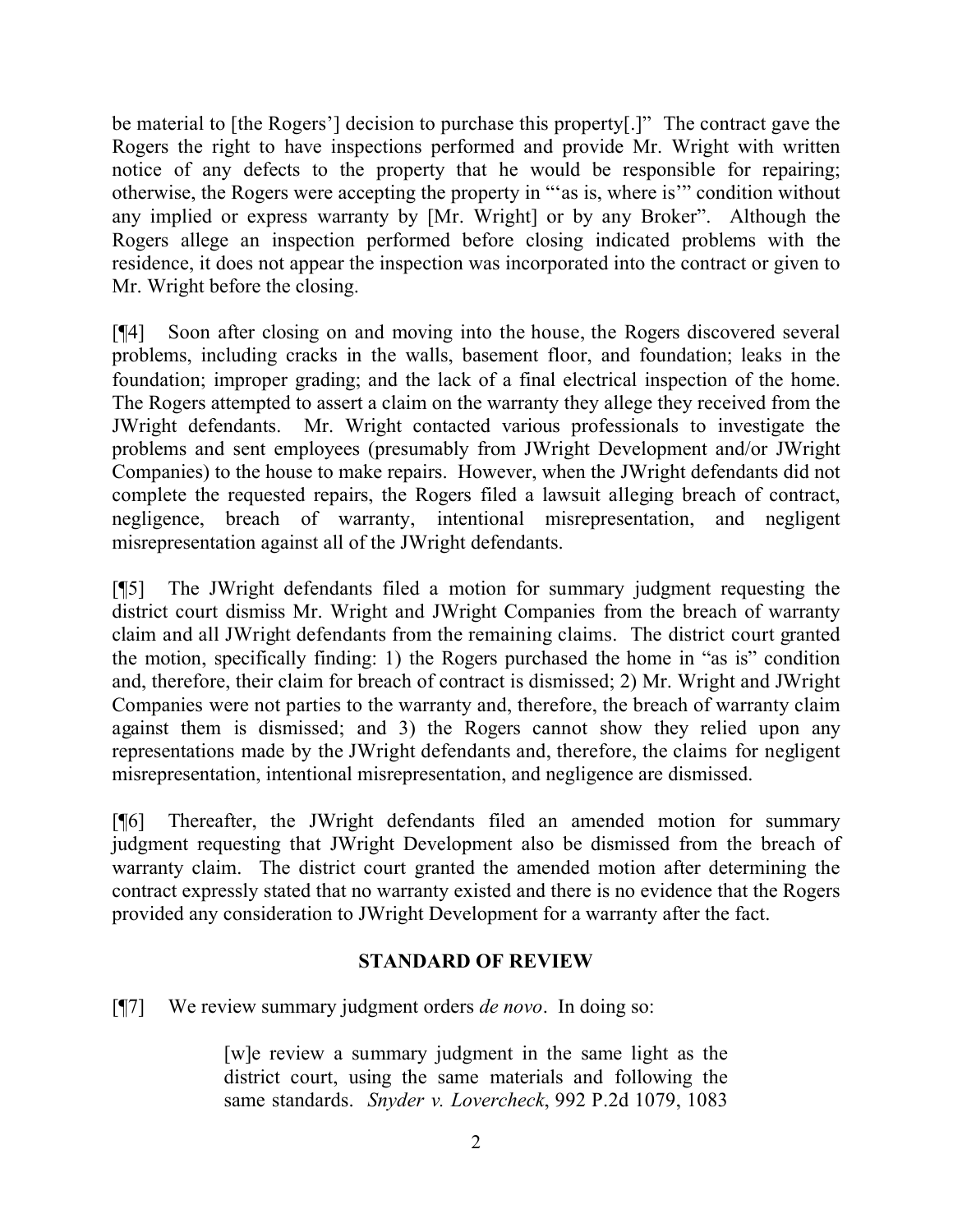(Wyo. 1999); *40 North Corp. v. Morrell*, 964 P.2d 432, 426 (Wyo. 1998). We examine the record from the vantage point most favorable to the party opposing the motion, and we give that party the benefit of all favorable inferences that may fairly be drawn from the record. *Id*. A material fact is one which, if proved, would have the effect of establishing or refuting an essential element of the cause of action or defense asserted by the parties. *Id*. If the moving party presents supporting summary judgment materials demonstrating no genuine issue of material fact exists, the burden is shifted to the non-moving party to present appropriate supporting materials posing a genuine issue of a material fact for trial *Roberts v. Klinkosh*, 986 P.2d 153, 155 (Wyo. 1999); *Downen v. Sinclair Oil Corp.*, 887 P.2d 515, 519 (Wyo. 1994).

*Inman v. Boykin*, 2014 WY 94, ¶ 20, 330 P.3d 275, 281 (Wyo. 2014).

### **DISCUSSION**

### *Breach of Contract Claim*

[¶8] First, it is worth noting that the Rogers had originally brought a breach of contract claim against all of the JWright defendants. On appeal, however, the Rogers have limited the issue to whether the district court erred when it granted summary judgment in favor of Mr. Wright on the breach of contract claim.<sup>2</sup> Additionally, the Rogers do not appear to dispute the district court's conclusion that Mr. Wright did not breach the contract due to the "as is" clause in the contract. Instead, the Rogers assert there are material facts separate from the "as is" clause the district court failed to consider in reaching its conclusion. The Rogers specifically point out that the contract included a representation from Mr. Wright that there were no "known violations of applicable city, county, and/or state subdivision, zoning, building or public health codes, ordinances, laws, rules and regulations." The Rogers argue there were several code and ordinance violations, including that the house was not built on natural soil or engineered fill, a final electrical inspection was not conducted, and the builder did not reside on the property for two years after construction. The Rogers maintain these violations are material facts supporting a conclusion that Mr. Wright breached the contract. We disagree.

[¶9] When interpreting a contract, we begin by analyzing the document's plain language:

 $2$  The record is clear that only Mr. Wright and the Rogers were parties to the contract. The record offers no explanation of why the Rogers sued entities who were not parties to the contract for breach of contract.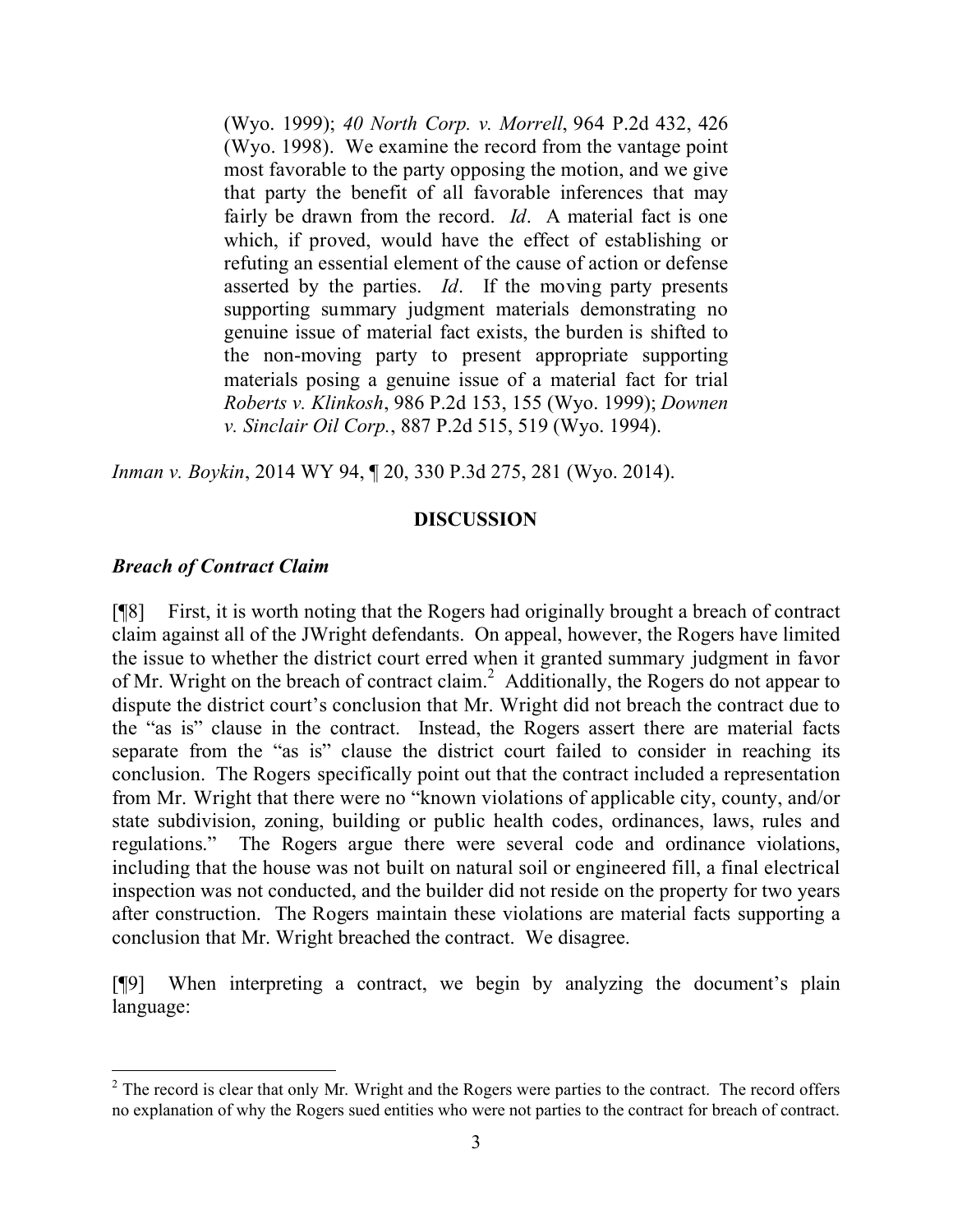[T]he words used in the contract are afforded the plain meaning that a reasonable person would give to them. *Doctors' Co. v. Insurance Corp. of America*, 864 P.2d 1018, 1023 (Wyo. 1993). When the provisions in the contract are clear and unambiguous, the court looks only to the "four corners" of the document in arriving at the intent of the parties. *Union Pacific Resources Co.* [*v. Texaco*], 882 P.2d [212,] 220 [(Wyo. 1994)]; *Prudential Preferred Properties* [*v. J and J Ventures*], 859 P.2d [1267,] 1271 [(Wyo. 1993]. In the absence of any ambiguity, the contract will be enforced according to its terms because no construction is appropriate. *Sinclair Oil Corp*. *v. Republic Ins. Co*., 929 P.2d 535, 539 (Wyo. 1996).

*Claman v. Popp*, 2012 WY 92, ¶ 26, 279 P.3d 1003, 1013 (Wyo. 2012) (quoting *Hunter v. Reece*, 2011 WY 97, ¶ 17, 253 P.3d 497, 502 (Wyo. 2011) (alteration in original).

[¶10] The terms of the contract are clear and unambiguous. Section X.A.1 of the contract states:

> A. Seller [Mr. Wright] represents that upon execution of this Contract:

> 1. There are no known violations of applicable city, county and/or state subdivision, zoning, building and/or public health codes, ordinances, laws, rules and regulations and any recorded covenants in force and effect as of that date[.]

Under the plain language of the contract, a breach does not occur simply because a violation of an applicable code, ordinance, law, rule, or regulation exists. Instead, the terms of the contract are concerned with Mr. Wright's knowledge, and a breach cannot occur unless Mr. Wright **knew** that a violation of an applicable code, ordinance, law, rule or regulation existed at the time the parties executed the contract.

[¶11] "A genuine issue of material fact exists when a disputed fact, if it were proven, would establish or refute an essential element of a cause of action or a defense that the parties have asserted." *Throckmartin v. Century 21 Top Realty*, 2010 WY 23, ¶ 12, 226 P.3d 793, 798 (Wyo. 2010) (quoting *Christensen v. Carbon County*, 2004 WY 135, ¶ 8, 100 P.3d 411, 413 (Wyo. 2004)). The fact that a code violation existed is not material because the Rogers cannot establish a breach of Section X.A.1 based on that fact alone. Instead, it is Mr. Wright's knowledge of such a violation that would be material. The Rogers have not made any allegations or even suggested that Mr. Wright knew of any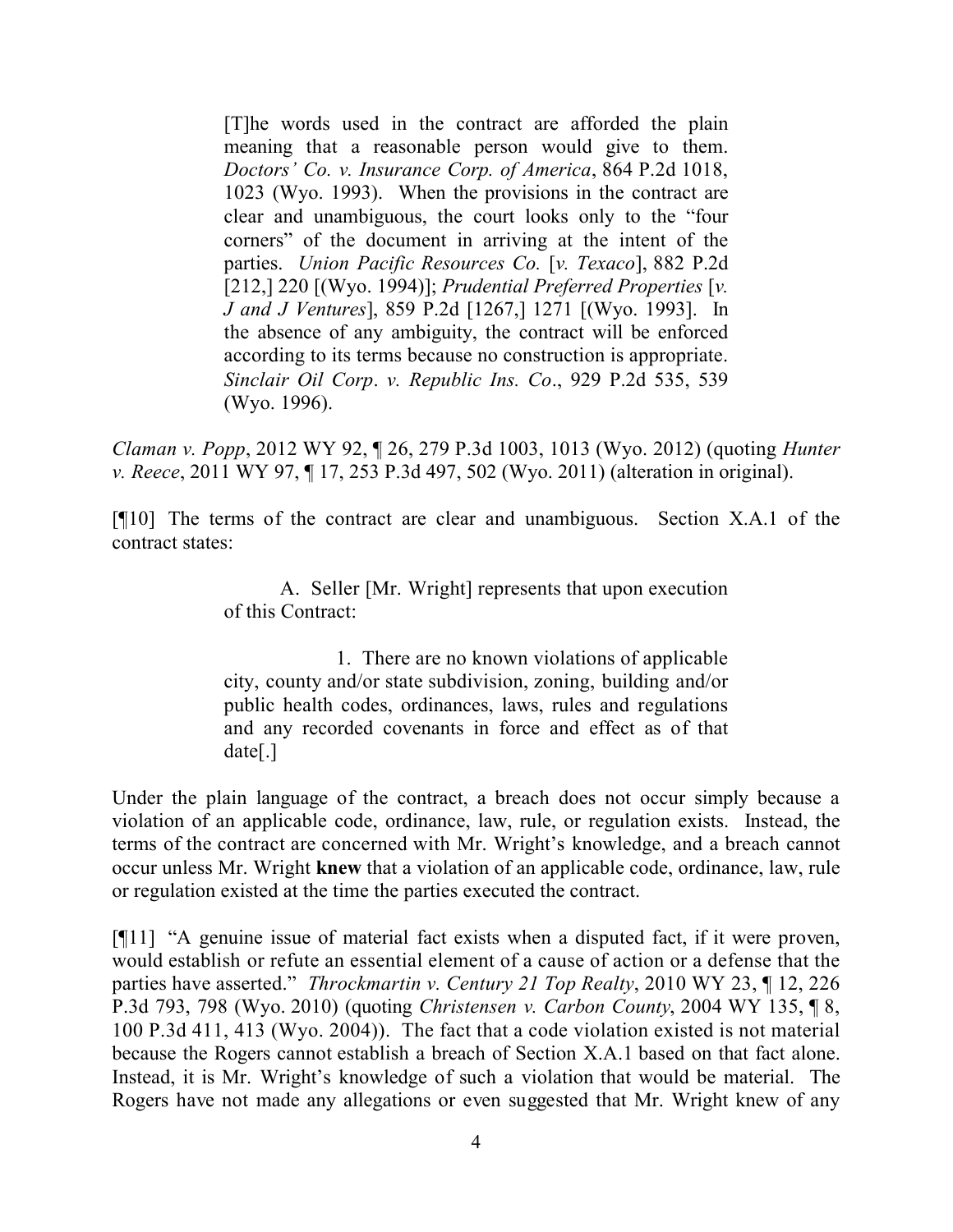violations at the time the parties executed the contract. The Rogers failed to present any fact in opposition to summary judgment indicating that Mr. Wright knew of a code violation when the contract was made. Consequently, based on the undisputed facts presented, the Rogers could not establish that Mr. Wright breached Section X.A.1 of the contract. The district court appropriately granted summary judgment in Mr. Wright's favor on the breach of contract claim.

### *Intentional Misrepresentation Claim*

[¶12] The district court determined that the JWright defendants were entitled to summary judgment on the negligent and intentional misrepresentation claims because the contract contained a disclaimer and merger clause. Section X.B.1 of the contract stated:

> B. Buyer acknowledges and agrees that, upon execution of this Contract:

> 1. Buyer is not relying upon any representations of Seller or Seller's Agents or representatives as to any condition which Buyer deems to be material to Buyer's decision to purchase this property[.]

The district court concluded that because of this clause, the Rogers could not have relied upon any statements made prior to executing the contract. The Rogers are not appealing the district court's application of the clause to the negligent misrepresentation claim; instead, they argue the district court improperly applied the clause to the intentional misrepresentation claim. Additionally, the Rogers argue the district court failed to take into account the representations made by the JWright defendants' agent, Sam Rex, prior to the closing.

[¶13] In order to prevail on an intentional misrepresentation claim, the Rogers must demonstrate by clear and convincing evidence that "1) the defendant[s] made a false representation intending to induce action by the plaintiff[s]; 2) the plaintiff[s] reasonably believed the representation to be true; and 3) the plaintiff[s] suffered damages in relying on the false representation." *Claman*, ¶ 43, 279 P.3d at 1016; *see also Alexander v. Meduna*, 2002 WY 83, ¶ 8, 47 P.3d 206, 211 (Wyo. 2002). When considering whether clear and convincing evidence has been presented, this Court has recognized:

> Conduct or words which tend to produce an erroneous impression may satisfy the plaintiff's burden. *In addition, even if someone is not under a duty to speak, if he does speak, he is under a duty to speak truthfully and to make a full and fair disclosure.* Reliance is reasonable when false representations have occurred prior to the execution of the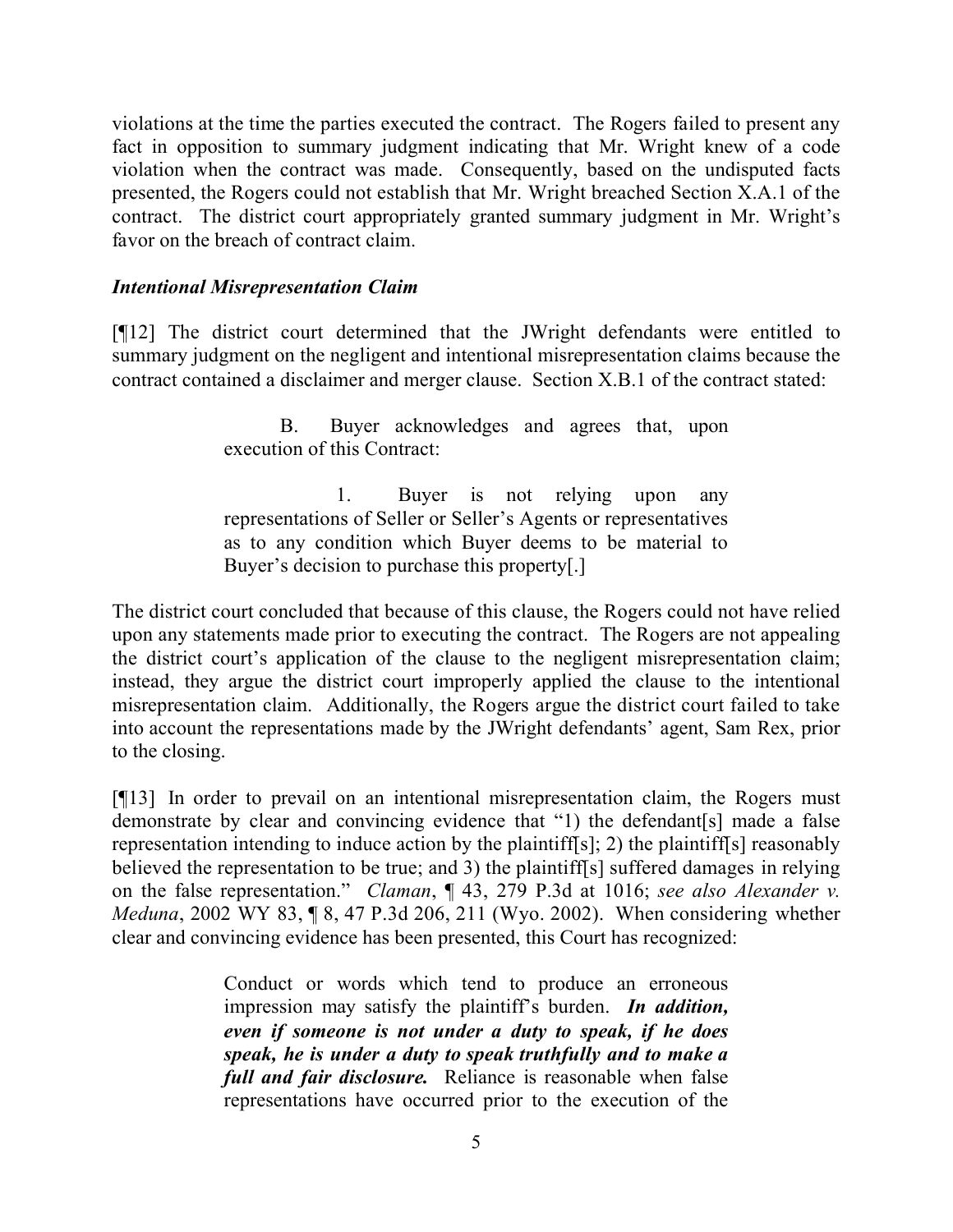contract which is sought to be avoided or for which damages are sought to be recovered.

*Claman*, ¶ 43, 279 P.3d at 1016 (quoting *Alexander*, ¶ 25, 47 P.3d at 215) (emphasis in original).

[¶14] When one party uses fraudulent or intentional misrepresentations or nondisclosure to induce the other party into a contract, an "as is" clause or disclaimer does not bar the induced party from recovery. *Claman*, ¶ 47, 279 P.3d at 1018; *Alexander*, ¶ 28, 47 P.3d at 216; *Snyder v. Lovercheck*, 992 P.2d 1079, 1084 (Wyo. 1999); *Richey v. Patrick*, 904 P.2d 798, 803 (Wyo. 1995). "'A perpetrator of fraud cannot close the lips of his innocent victim by getting him blindly to agree in advance not to complain against it.'" *Snyder*, 992 P.2d at 1086 (quoting *Baylies v. Vanden Boom*, 40 Wyo. 411, 278 P. 551, 556  $(1929)$ ).

[¶15] Consequently, the district court improperly determined the Rogers could not prevail on the intentional misrepresentation claim because of the disclaimer and merger clauses in the contract. However, this Court may affirm a trial court judgment on any proper legal grounds supported by the record. *Snyder*, 992 P.2d at 1086. While the district court improperly determined the disclaimer and merger clauses barred recovery, we will affirm the judgment because the undisputed evidence presented for summary judgment indicated that none of the JWright defendants made any representations to the Rogers before the parties executed the contract or closed on the house.

[¶16] As mentioned above, in order to prevail on an intentional misrepresentation claim, the Rogers must demonstrate the JWright defendants "made a false representation intending to induce action" by the Rogers, the Rogers reasonably believed the representation to be true, and they suffered damages by relying on the false representation. *See Claman*, ¶ 43, 279 P.3d at 1016. In the complaint, the Rogers allege the JWright defendants falsely represented to the Rogers that they were professionals in the home building industry and would provide a house built in accordance with industry standards, the defendants built the house on native soil, and the defendants complied with all state and local rules, ordinances, and regulations when building the house. A review of the record demonstrates there are no genuine issues of material fact regarding the representations made by the JWright defendants to the Rogers. In fact, the record shows the JWright defendants could not have made any false representations to the Rogers in an attempt to induce them into the contract because the undisputed evidence shows the Rogers never communicated with any of the JWright defendants before the parties executed the contract.

[¶17] In Mr. Rogers' deposition, he was asked about his communications with the JWright defendants: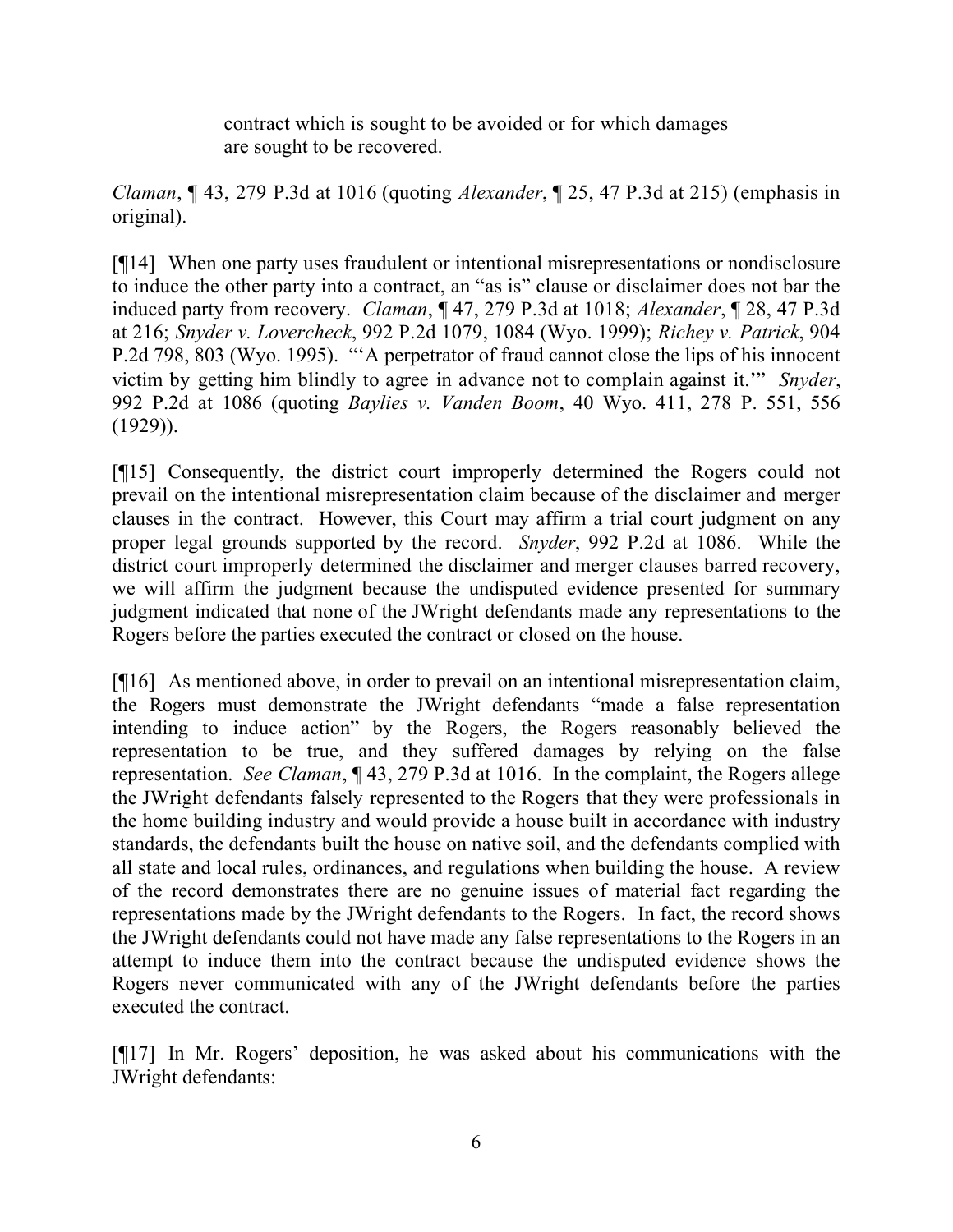Q. So prior to your signing the contract on July 9, 2009, did you have any communications with any of the JWright defendants? When I say JWright defendants, I'm using that term collectively to include Jeffrey Wright, JWright Development, LLC, JWright Companies, Inc.

A. I did not.

Q. Prior to - - so between the date you signed the contract, July 9, 2009, and the date you closed on your home, July 29, 2009, did you have any communications with any of the JWright defendants?

A. I did not.

The following exchange took place with Mrs. Rogers:

Q. Prior to signing the contract to purchase your home on July 9, 2009, did you have any communications with any of the JWright defendants?

A. No.

Q. What about after - - after closing on your home on July 29, 2009 - - pardon me. Prior to closing on your home on July 29, 2009, did you have any communications with any of the JWright defendants?

A. No.

Q. In your Complaint you allege that prior to signing the contract on July 9, 2009, to purchase your home that the JWright defendants made certain misrepresentations. Is that correct?

A. Correct.

Q. And we went - - we went through certain paragraphs of the Complaint with Mr. Rogers earlier today, and I'd like to do the same with you unless you're telling me that your testimony would be the same as his.

A. It would be the - - it would be the same.

Q. Would you like to go through the Complaint?

A. I think the misrepresentation comes directly in the contract when it said that everything was built to code. That was a representation black and white.

[¶18] Further, Mr. Rogers testified specifically about the alleged representation regarding the home being built on native soil:

> Q. Let me have you take a look at paragraph 20 on page 3 of your Complaint which reads, "These defendants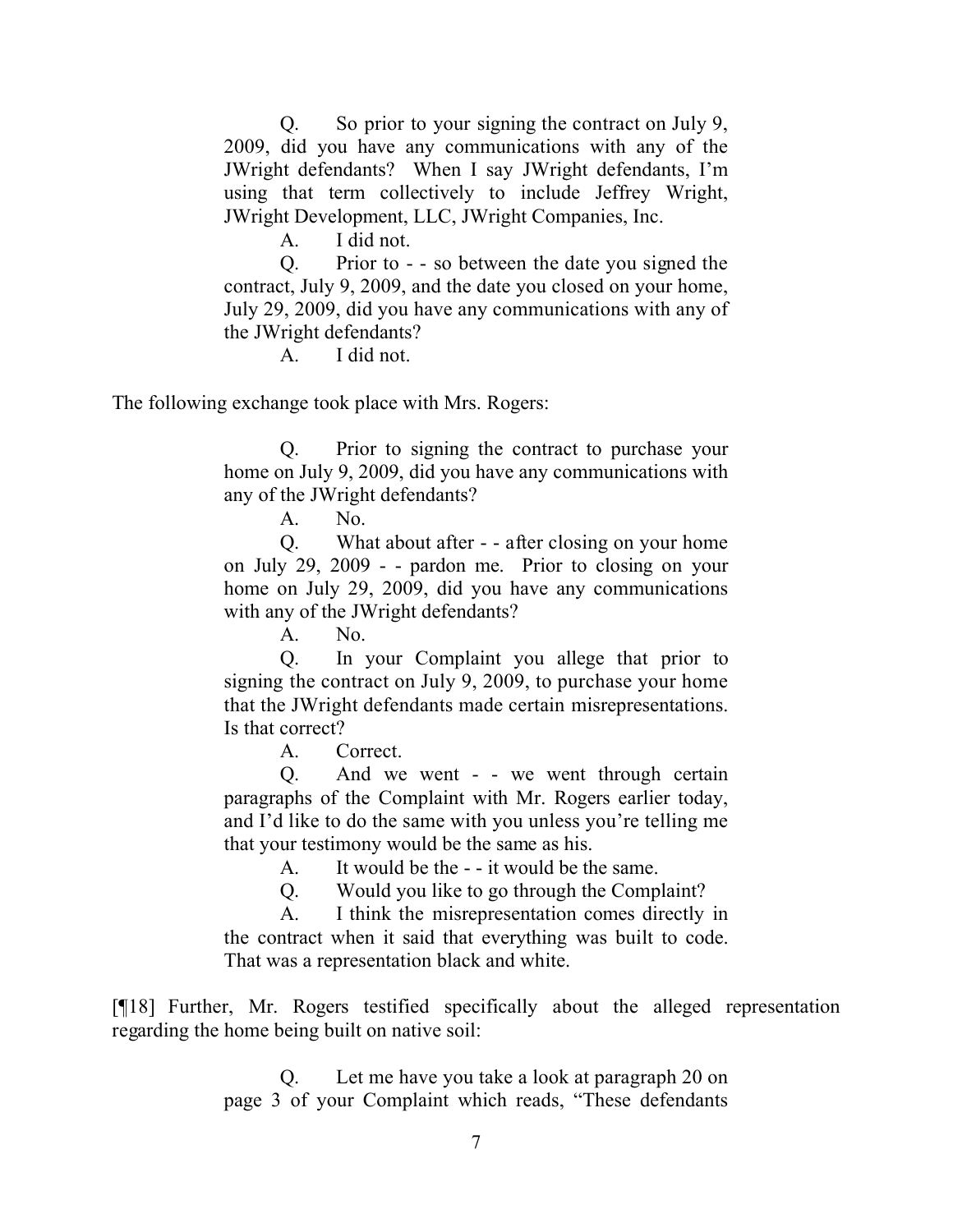also indicated that the home was built on native soil." How was that representation made to you?

A. That representation was done - - we got the warranty, one-year warranty. After about nine months there was [sic] a lot of cracks showing up. We had Harry Moore, a structural engineer, licensed PE - -

 $Q.$  My question for you - - and I'm trying to - -

A. I'm answering the question. Okay. He came up, surveyed the house, said, yes, there's [sic] some settling issues. He wrote a certified letter. He sent that certified mail to Jeff Wright and his defendants. Jeff Wright sent a representative up named Jack Meegen around the 1st of July of 2010, and he stated the house was built on native soil. He said Jeff Wright was not able to attend the meeting and he came in his place.

[¶19] Based upon the Rogers' deposition testimony, it is clear the Rogers cannot demonstrate they relied on any false statements made by the JWright defendants before entering into the contract. Mr. and Mrs. Rogers both unequivocally stated they did not have any communications with the JWright defendants before the closing; therefore, they could not have relied on representations they reasonably believed were true. To the extent the JWright defendants made any representations about the house being built on native soil, Mr. Rogers' deposition testimony demonstrates the statement was made almost a year after the Rogers closed on the home. Therefore, that statement could not have been made with the intent to induce action by the Rogers as they already owned the home. *See Claman*, ¶ 43, 279 P.3d at 1016 ("Reliance is reasonable when false representations have occurred *prior to the execution of the contract* which is sought to be avoided or for which damages are sought to be recovered.") (Emphasis added.)

[¶20] The Rogers seem to suggest that genuine issues of material fact exist regarding representations allegedly made by Samuel Rex. In his affidavit, Mr. Rogers asserts that Mr. Rex was the JWright defendants' real estate agent and that he represented the price of the house included a warranty from the seller. This argument is flawed in two ways. First, Mr. Rex was not acting as the seller's agent or the buyer's agent; instead, at the time the parties executed the contract Mr. Rex was acting as an intermediary. The real estate sales contract clearly indicates that the Broker, Uinta Realty Inc. by Samuel W. Rex, was an intermediary and not a Seller's Agent. An intermediary is defined as "a licensee who assists one (1) or more parties throughout a contemplated real estate transaction without acting as an agent or advocate for any party to the transaction[.]" Wyo. Stat. Ann. § 33-28-102(b)(xxviii) (LexisNexis 2015). *See also* Wyo. Stat. Ann. § 33-28-305 (LexisNexis 2015). The Rogers have not alleged that Mr. Rex breached his duties as an intermediary by acting as an advocate or agent for the JWright defendants, and there is no evidence in the record to support that conclusion. Any statement Mr. Rex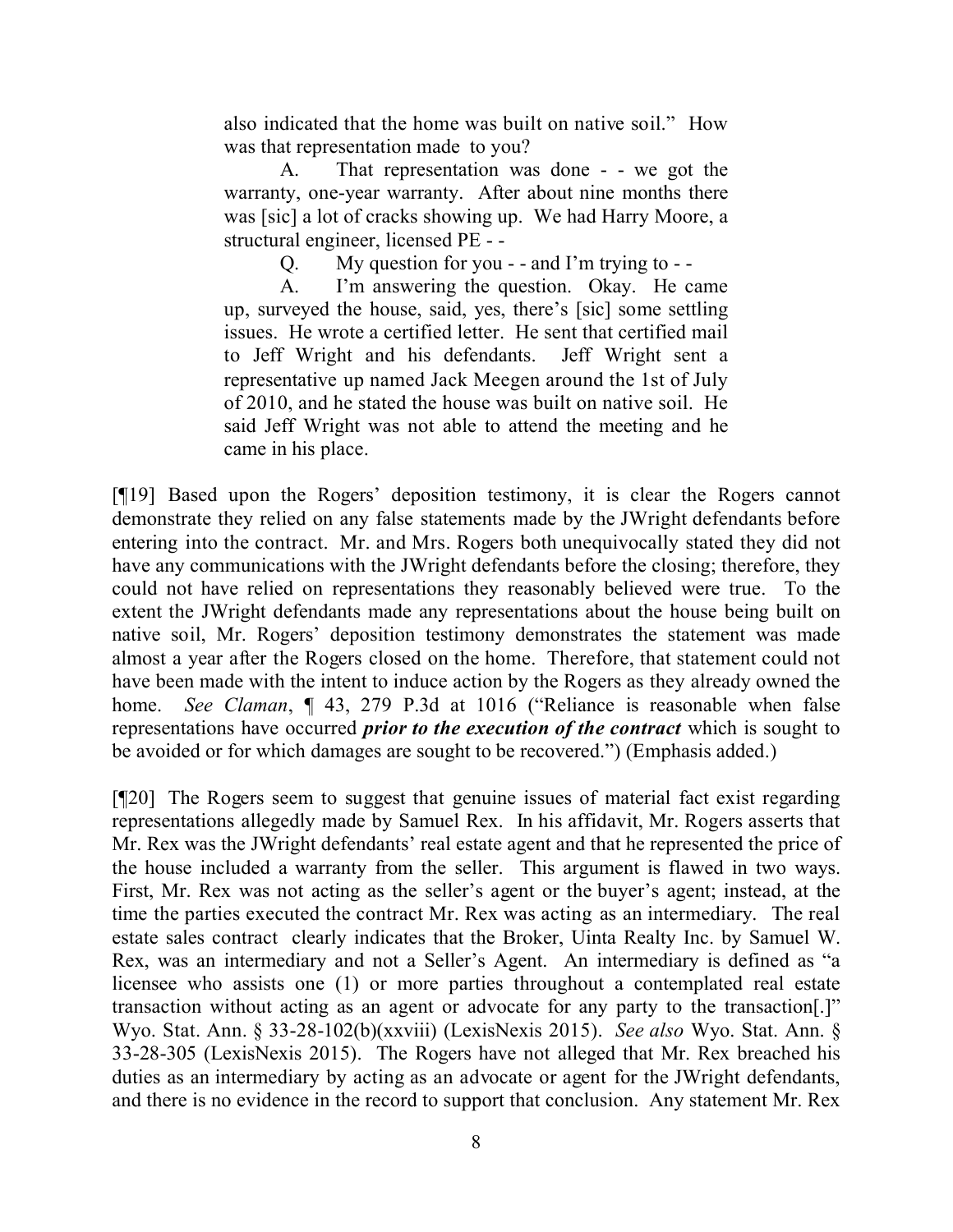may have made to the Rogers about a warranty or the condition of the home could not have been made as an agent for the JWright defendants.

[¶21] Further, even if Mr. Rex had acted as the JWright defendants' agent, the Rogers did not adequately plead Mr. Rex's statements as one of the bases of their intentional misrepresentation claim. Rule 9(b) of the Wyoming Rules of Civil Procedure requires that "[i]n all averments of fraud . . . the circumstances constituting fraud . . . shall be stated with particularity." W.R.C.P. 9(b); *Richey*, 904 P.2d at 801 n.2. To comply with the rule:

> . . . the references to 'circumstances' is to matters such as the time, place, and contents of the false representations, as well as the identity of the person making the representation and what he obtained thereby. It is the pleading of these matters with precision that serves the rule's purpose by apprising defendant of the claim against him and of the acts relied upon as constituting the fraud charged. A pleading that simply avers the technical elements of fraud does not have sufficient informational content to satisfy the rule's requirement.

*Johnson v. Aetna Cas. & Sur. Co. of Hartford, Conn.*, 608 P.2d 1299, 1302-03 (Wyo. 1980) (quoting Wright & Miller, Federal Practice and Procedure: § 1297). *See also United States ex rel. Lacy v. New Horizons, Inc.*, 348 Fed.Appx. 421, 424 (10th Cir. 2009) ("At a minimum, Rule 9(b) requires that a plaintiff set forth the 'who, what, when, where and how' of the alleged fraud, and [she] must set forth the time, place, and contents of the false representation, the identity of the party making the false statements and the consequences thereof.") (alteration in original).

[¶22] The allegations in the Complaint clearly assert that the intentional misrepresentations were made by the JWright defendants and referred to the representations that they were professionals in the home building industry, the house was built on native soil, there were no problems with the foundation, and the house complied with state and local rules, ordinances, and regulations. While the Rogers included in the facts common to all claims portion of the Complaint that Mr. Rex told them about a warranty, they never allege that representation was the basis of the intentional misrepresentation claim. Because the Rogers did not plead Mr. Rex's representation as part of the intentional misrepresentation claim in the Complaint, they cannot now rely on the statement to escape summary judgment.

## *Negligence Claim*

[¶23] Like the intentional misrepresentation claim, the district court dismissed the Rogers' negligence claim because the Rogers could not prove the element of "reliance."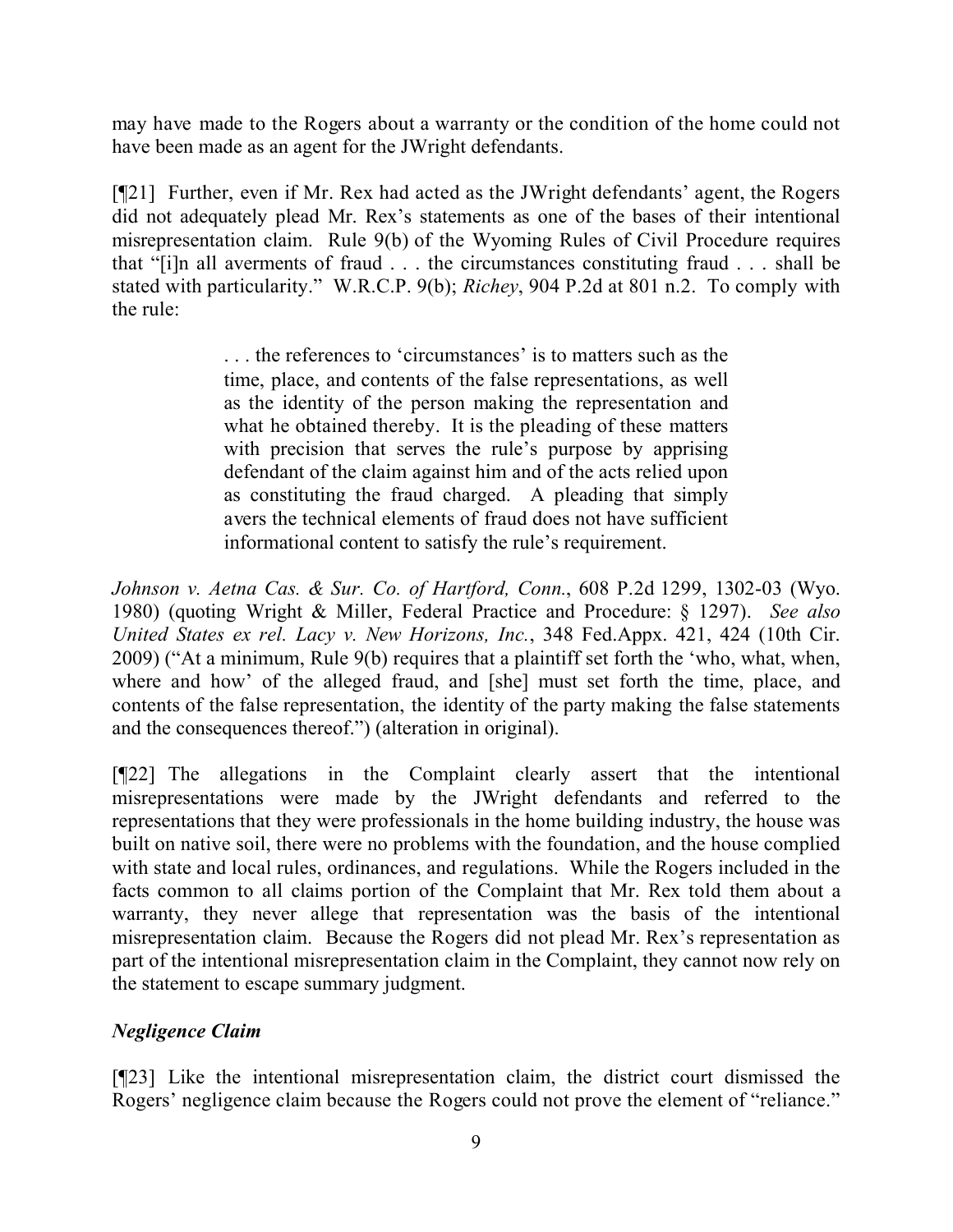The Rogers argue that conclusion was incorrect because "reliance" is not an element of negligence.

[¶24] The Rogers are correct that "reliance" is not an element of negligence. To prove a negligence claim, the Rogers must show: "(1) the defendant[s] owed the plaintiff[s] a duty of reasonable care; (2) the defendant[s] breached the duty; and (3) the [defendants'] breach was the proximate cause of injury or loss to the plaintiff[s]." *Halvorson v. Sweetwater County School Dist. No. 1*, 2015 WY 18, ¶ 9, 342 P.3d 395, 398 (Wyo. 2015). The district court incorrectly concluded that the Rogers' negligence claim must fail because they could not prove the element of "reliance."

[¶25] The district court's conclusion is understandable considering the way the Rogers pleaded their negligence claim. As mentioned above, the first element of a negligence claim is the existence of the duty of reasonable care. *Id*. In the Complaint, the Rogers allege the JWright defendants' duty arose because of representations the defendants made to the Rogers. Specifically, the Rogers alleged:

> 55. Prior to the execution of [the Rogers'] contract, the [JWright defendants] represented to [the Rogers] that they had personally constructed the residence and that they were professional builders who had the knowledge and experience necessary to complete workmanlike and appropriate building and construction of a new residence.<sup>3</sup>

> 56. As a result of this representation, [JWright defendants] owed a duty as to the appropriate and workmanlike construction of the home.

The language in paragraph 55 of the Complaint is phrased in a way that leads one to believe the Rogers were alleging another misrepresentation claim, while the language of paragraph 56 is more akin to an assertion of a legal duty made in negligence claims. Of course, it is not a representation by a builder that creates a duty to build in an appropriate and workmanlike manner. Such a duty exists without regard to any specific representation by the builder, and without regard to any reliance on a representation by a purchaser. Although the Rogers claimed in their Complaint that a duty to build in a reasonable manner arose from their reliance on representations of the JWright defendants, they now assert that such reliance is not part of a negligence claim. Consequently, we must determine if the Rogers even pleaded a negligence claim in their Complaint.

 $\overline{a}$ 

 $3$  As we discussed above, the record clearly shows that the JWright defendants did not make any representations to the Rogers before the contract was signed and the sale completed. In their Answer, the JWright defendants asserted that the Rogers' Complaint violated WRCP 11. Whether the allegations of representations/misrepresentations constitute such a violation is not an issue before us.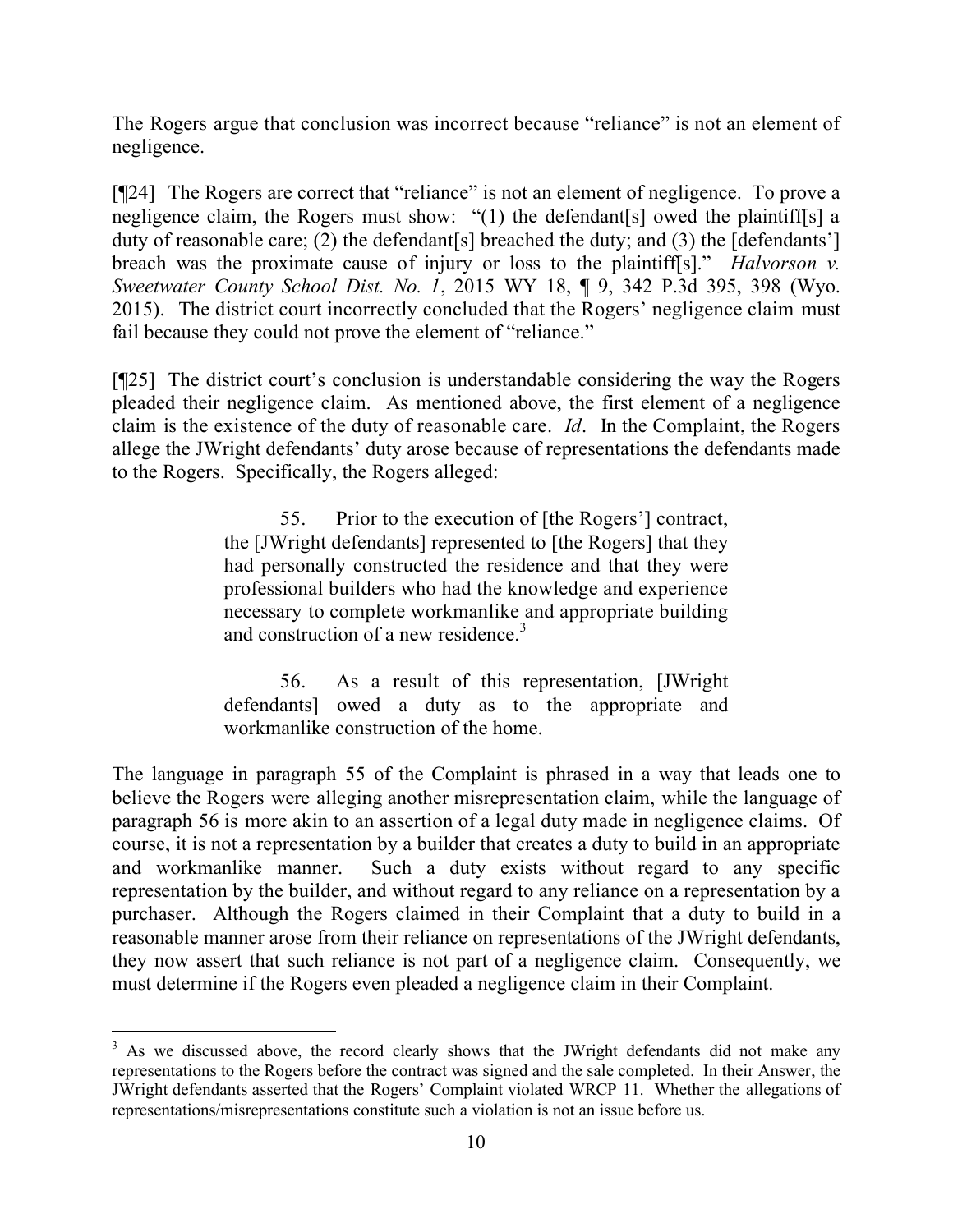[¶26] Wyoming Rule of Civil Procedure 8(a) states: "A pleading which sets forth a claim for relief . . . shall contain . . . (2) a short and plain statement of the claim showing that the pleader is entitled to relief. . . ." W.R.C.P. 8(a). "Each averment of a pleading shall be simple, concise, and direct. No technical forms of pleading or motions are required." W.R.C.P. 8(e)(1). Further, "pleadings shall be so construed as to do substantial justice." W.R.C.P. 8(f). The threshold of specificity under Rule 8 is whether fair notice of the claim has been provided to the opposing party. *Forbes v. Forbes*, 2015 WY 13, 139, 341 P.3d 1041, 1054 (Wyo. 2015).

[¶27] With respect to negligence claims, "[n]o specification of the facts upon which the conclusion of negligence is based [need be] included." *Id*., ¶ 40, 341 P.3d at 1054 (quoting *Guggenmos v. Tom Searl-Frank McCue, Inc.*, 481 P.2d 48, 51 (Wyo. 1971)) (alterations in original). Thus, "a legal conclusion need not be supported by factual allegations to comply with Rule 8." *Forbes*, ¶ 40, 341 P.3d at 1054.

[¶28] In the facts alleged in the Complaint, the Rogers stated there were structural defects with the house, including a leaking and sagging foundation and improper grading, and that the differential settlement of the foundation was primarily due to improperly compacted fill below the house. The Rogers further alleged it would cost them over \$100,000 to repair the defects to the house. In the negligence claim specifically, the Rogers name the claim: COUNT II --- NEGLIGENCE (JWRIGHT DEFENDANTS). Within that count, the Rogers explain the JWright defendants "owed a duty as to the appropriate and workmanlike construction of the home," and then go on to allege that the JWright defendants breached that duty by failing to provide workmanlike and appropriate construction of the house, and not building the house in accordance with industry standards and state and local law. Finally, the Rogers claim the JWright defendants' breach of that duty was the proximate and direct cause of the damages.

[¶29] All of these facts and allegations are consistent with a negligence claim. The problem with the Complaint is that the Rogers state the duty arose from *representations* made by the JWright defendants instead of the duty arising as a matter of law. *See Moxley v. Laramie Builders, Inc.*, 600 P.2d 733, 736 (Wyo. 1979) ("A builder of a home is also liable for damages which are foreseeable and which are caused by his negligence, to subsequent purchasers of such a home with whom he has no contractual relation even though his work is accepted by the first owner before the damage became manifest."). We find that statement not fatal to the negligence claim. The negligence claim was pleaded separately from the negligent and intentional misrepresentation claims, indicating it was a different cause of action. While the Rogers certainly should have provided a more accurate statement of the claim, the facts and allegations provided gave the JWright defendants fair notice of the allegation that they negligently breached their duty to build the house in a workmanlike, appropriate and reasonable manner. *See Forbes*, ¶ 42, 341 P.3d at 1054-55.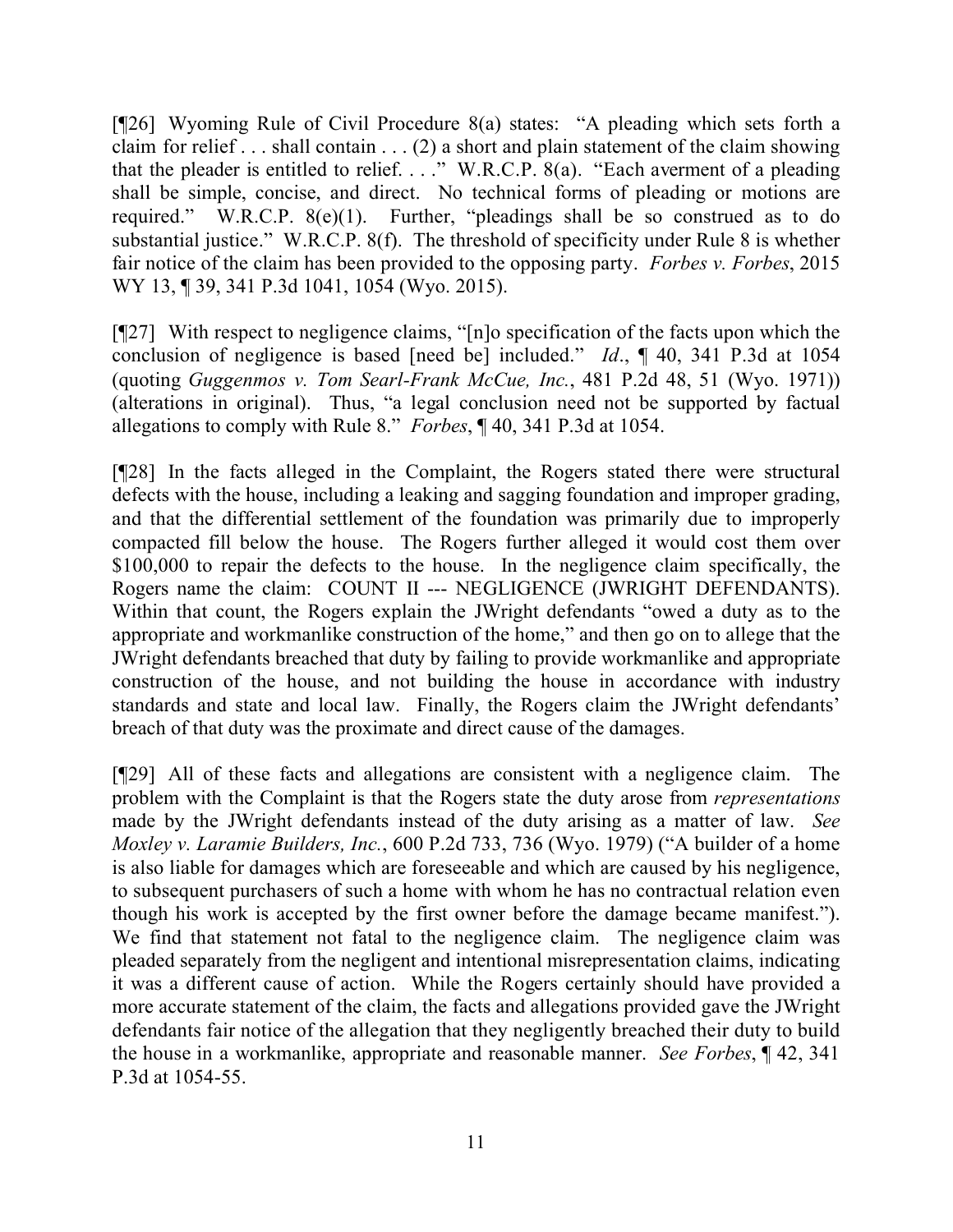[¶30] The JWright defendants also argue they are entitled to summary judgment on the negligence claim because of the economic loss rule.<sup>4</sup> "The 'economic loss rule' bars recovery in tort when a plaintiff claims purely economic damages unaccompanied by physical injury to persons or property. The purpose of the 'economic loss rule' is to maintain the distinction between those claims properly brought under contract theory and those which fall within tort principles." *Rissler & McMurry v. Sheridan Area Water Supply Joint Powers Bd.*, 929 P.2d 1228, 1234-35 (Wyo. 1996). The law of contracts is designed to protect the expectations bargained for in a contract, while tort law protects persons and property from losses resulting from injury. *Id*. at 1235. As pointed out in *Rissler*, the rule is "founded on the theory that parties to a contract may allocate their risks by agreement and do not need the special protections of tort law to recover for damages caused by a breach of the contract." *Id*. at 1235 (quoting *South Carolina Elec. & Gas Co. v. Westinghouse Elec. Corp.*, 826 F.Supp. 1549, 1557 (D.S.C. 1993)). The rule, however, does not apply in all tort claims alleging only pecuniary damages; "tort liability may still be premised on a duty independent of contractual duties." *Excel Constr., Inc., v. HKM Eng'g, Inc.*, 2010 WY 34, ¶ 19, 228 P.3d 40, 46 (Wyo. 2010).

[¶31] The JWright defendants assert the holdings in *Rissler* and *Excel* stand for the proposition that the economic loss rule prevents recovery for any tort claim grounded in negligence if the damages are solely economic. That interpretation of our precedent is misplaced. In *Rissler*, we held that "when the plaintiff has contracted to protect against economic liability caused by the negligence of the defendant, there is no claim under Restatement of Torts (Second) [] § 552 [(negligent misrepresentation)] for purely economic loss." *Rissler*, 929 P.2d at 1235. In *Excel*, we explicitly stated that "[r]ecovery on a tort theory requires a showing that a duty independent of contract was violated." *Excel*, ¶¶ 19, 31, 228 P.3d at 46, 48. In both *Rissler* and *Excel*, application of this rule resulted in the dismissal of negligent misrepresentation and negligence claims. *See Rissler*, 929 P.2d at 1234, 1235; *Excel*, ¶ 18, 228 P.3d at 46.

[¶32] While the negligence based claims in those cases could not escape application of the economic loss rule, this will not always be the case. In *Rissler*, the Court acknowledged that "there may be circumstances under which purely economic damages may be a basis for an action under Restatement of Torts (Second) [] § 552. . . ." *Rissler*, 929 P.2d at 1235. Restatement of Torts (Second) § 552 discusses the elements of a *negligent* misrepresentation claim. Further, when discussing the negligence claims in *Excel*, the Court pointed out that in *Rissler* it had declined to apply the economic loss rule to all tort claims alleging solely pecuniary harm and that "tort liability may still be premised on a duty independent of contractual duties." *Excel*, ¶ 19, 228 P.3d at 46.

 $\overline{a}$ 

 $4$  The JWright defendants made this argument in the motion for summary judgment; however, the district court did not rely on the rule as the basis for granting the motion. In their brief, the JWright defendants point out this Court's authority to affirm a district court "on other grounds." *Corkill v. Knowles*, 995 P.2d 438, 439 (Wyo. 1998).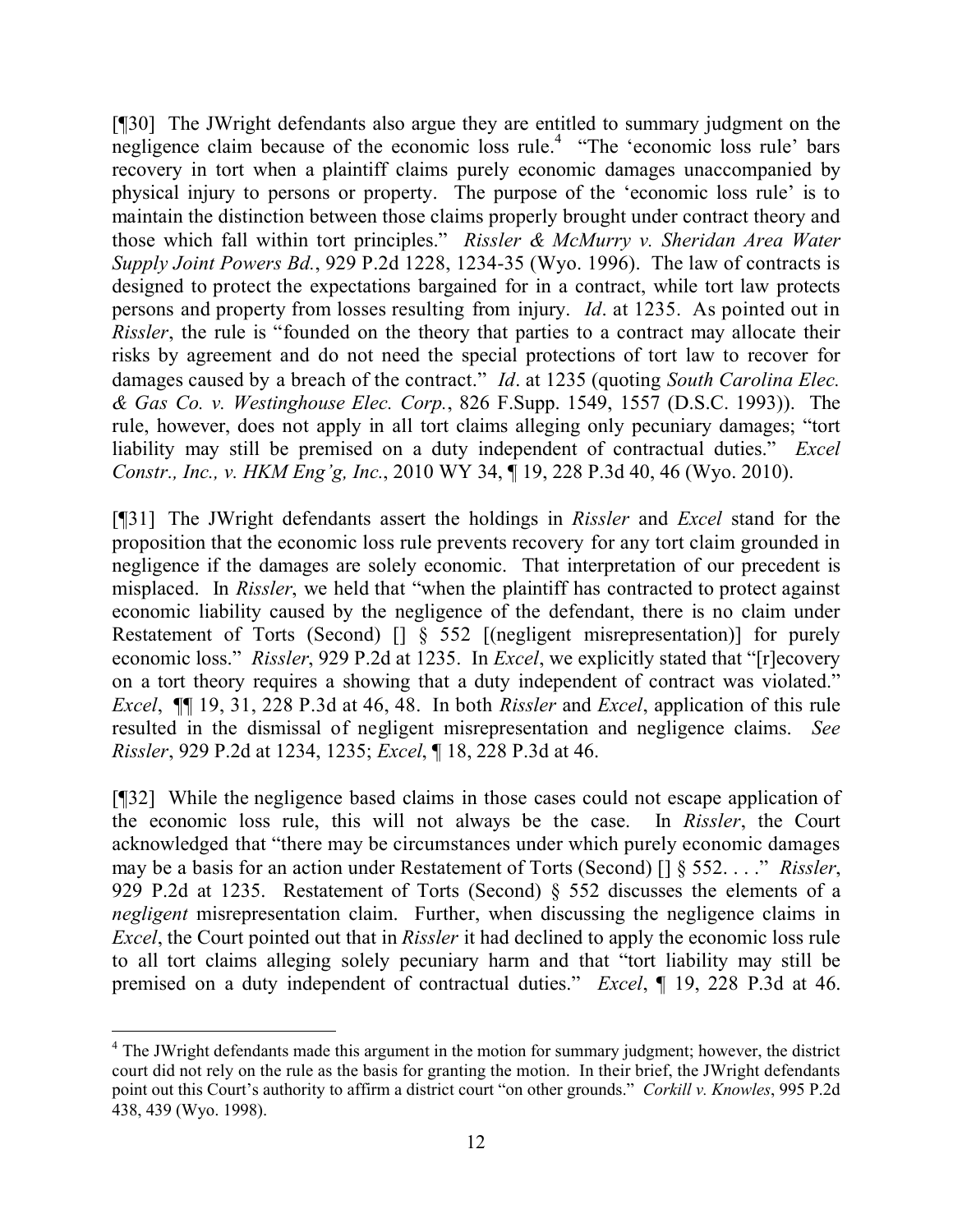Thus, the salient question is not whether the tort claim is based in negligence, but whether a tort duty exists independent of any duties established in a contract. *See id*.

[¶33] In Wyoming, home builders and developers have an independent duty of care when building new homes. In *Tavares v. Horstman*, 542 P.2d 1275 (Wyo. 1975), this Court held that, as a matter of law, new homes carry an implied warranty that the builder constructed the home in a reasonably workmanlike manner and it is fit for habitation. *Id*. at 1282. Additionally, this Court determined that a home buyer could also proceed upon the basis of negligent design and construction. *Id*.

[¶34] In *Moxley*, 600 P.2d 733, the existence of the implied warranty and negligent building protections was extended to subsequent purchasers of homes who never had a contractual relationship with the builder. *Id*. at 736. The Court explained:

> The purpose of a warranty is to protect innocent purchasers and hold builders accountable for their work. With that object in mind, any reasoning which would arbitrarily interpose a first buyer as an obstruction to someone equally as deserving of recovery is incomprehensible. . . No reason has been presented to us whereby the original owner should have the benefits of an implied warranty or a recovery on a negligence theory and the next owner should not simply because there has been a transfer. Such intervening sales, standing by themselves, should not, by any standard of reasonableness, effect an end to an implied warranty or, in that matter, a right of recovery on any other ground, upon manifestation of a defect. The builder always has available the defense that the defects are not attributable to him.

*Id.* With respect to the warranty claim, the Court limited recovery to latent defects which become manifest after the purchase; however, a builder is liable in negligence for damages which are foreseeable. *Id*.

[¶35] *Tavares* and *Moxley* establish a tort duty of reasonable care upon home builders and a breach of that duty will result in the builder being liable for foreseeable damages resulting from the negligent construction of the home. *Tavares*, 541 P.2d at 1282; *Moxley*, 600 P.2d at 736. This duty is independent of any duties that arise from a contractual relationship because a contract need not exist in order for the tort duty to exist. *Moxley*, 600 P.2d at 736 (builder liable to home buyer with whom he has no contractual relationship, even though the work was accepted by the first owner). Therefore, the economic loss rule does not prevent the Rogers from bringing a negligence claim against the home builder in this instance despite the fact that the damages are solely economic or pecuniary in nature. *Excel*, ¶ 19, 228 P.3d at 46.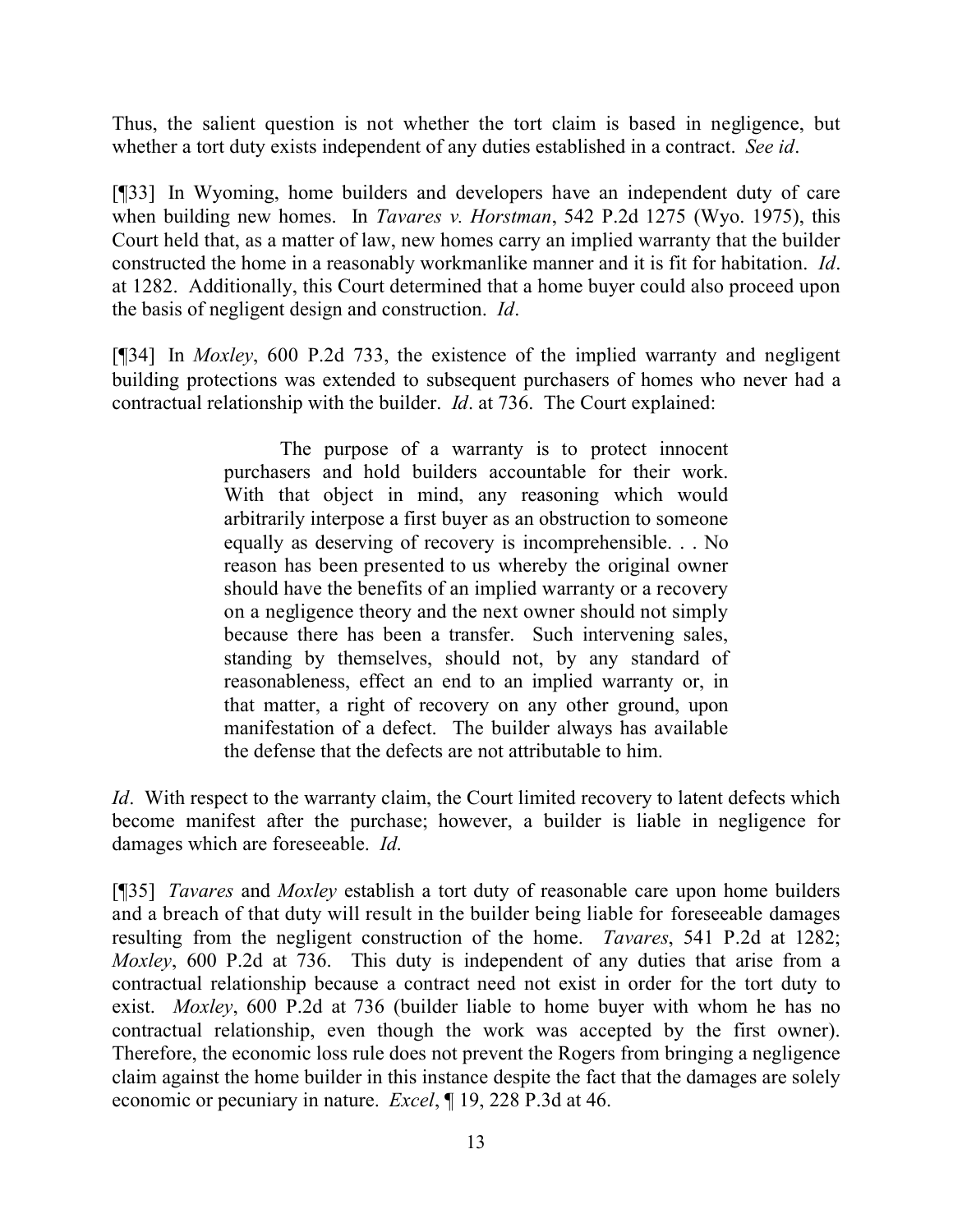[¶36] This application of an independent tort duty and the economic loss rule has been applied similarly in other jurisdictions. In *Kennedy v. Columbia Lumber and Manufacturing Co.*, 384 S.E.2d 730 (S.C. 1989), the South Carolina Supreme Court recognized a legal duty of a builder to comply with building codes and industry standards, and refrain from constructing housing that he knows or should have known will pose serious risks of physical harm. *Id*. at 737; *see also Sapp v. Ford Motor Co.*, 687 S.E.2d 47, 49 (S.C. 2009). That duty extends to "foreseeable parties." *Kennedy*, 384 S.E.2d at 737. The court reasoned that "[a] builder is no less blameworthy in such a case where lady luck has smiled upon him and no physical harm has yet occurred." *Id*. For that reason, the court determined a negligence claim can be pursued against a builder no matter the type of damages, but the economic loss rule will still apply when duties are created solely by contract. *Id*.

[¶37] In *Cosmopolitan Homes, Inc. v. Weller*, 663 P.2d 1041 (Colo. 1983), the Colorado Supreme Court held that a home builder has a duty to act without negligence in the construction of a home, independent of any contractual obligations, and that duty extends to subsequent purchasers who were unable to discover latent defects prior to the purchase. *Id*. at 1042-43. In reaching this conclusion, the court relied upon our decision in *Moxley*. *Id*. at 1044. However, the court limited recovery to latent or hidden defects which manifested after the purchase and which were not discoverable through a reasonable inspection. *Id*. at 1045. The court reasoned: "Often a buyer is willing to accept certain deficiencies in a house in exchange for a lower purchase price. However, a buyer cannot be expected to discover structural defects which remain latent at the time of purchase." *Id*. at 1045-46. Thereafter, in *A.C. Excavating v. Yacht Club II Homeowners Ass'n, Inc.*, 114 P.3d 862 (Colo. 2005), the court specifically stated that, while Colorado applies the economic loss rule, it does not apply in negligent home construction cases because of the independent duty established in *Cosmopolitan Homes*. *Id*. at 866; *see also Grattis v. McNutt (In re Estate of Gattis)*, 318 P.3d 549, 553 (Colo. Ct. App. 2013).

[¶38] While the economic loss rule does not prevent the Rogers from bringing a negligence claim against the builder in this circumstance, we are compelled to recognize that an "as is" clause in a home buyer's contract still constitutes an effective waiver of any implied warranties against the seller. *Greeves v. Rosenbaum*, 965 P.2d 669, 673-74 (Wyo. 1998). Although *Tavares* and *Moxley* discarded the common law doctrine of caveat emptor in the sale of homes, that protection does not allow purchasers to ignore their negotiated bargain and responsibilities. *Id*. at 674. In *Greeves*, the homebuyers chose not to take advantage of their right to have the premises inspected before purchasing the house, and they were forced to suffer the consequences of that decision when they later discovered problems with the house. *Id*. at 673-74. Importantly, the contract was between the homebuyers and the home builder.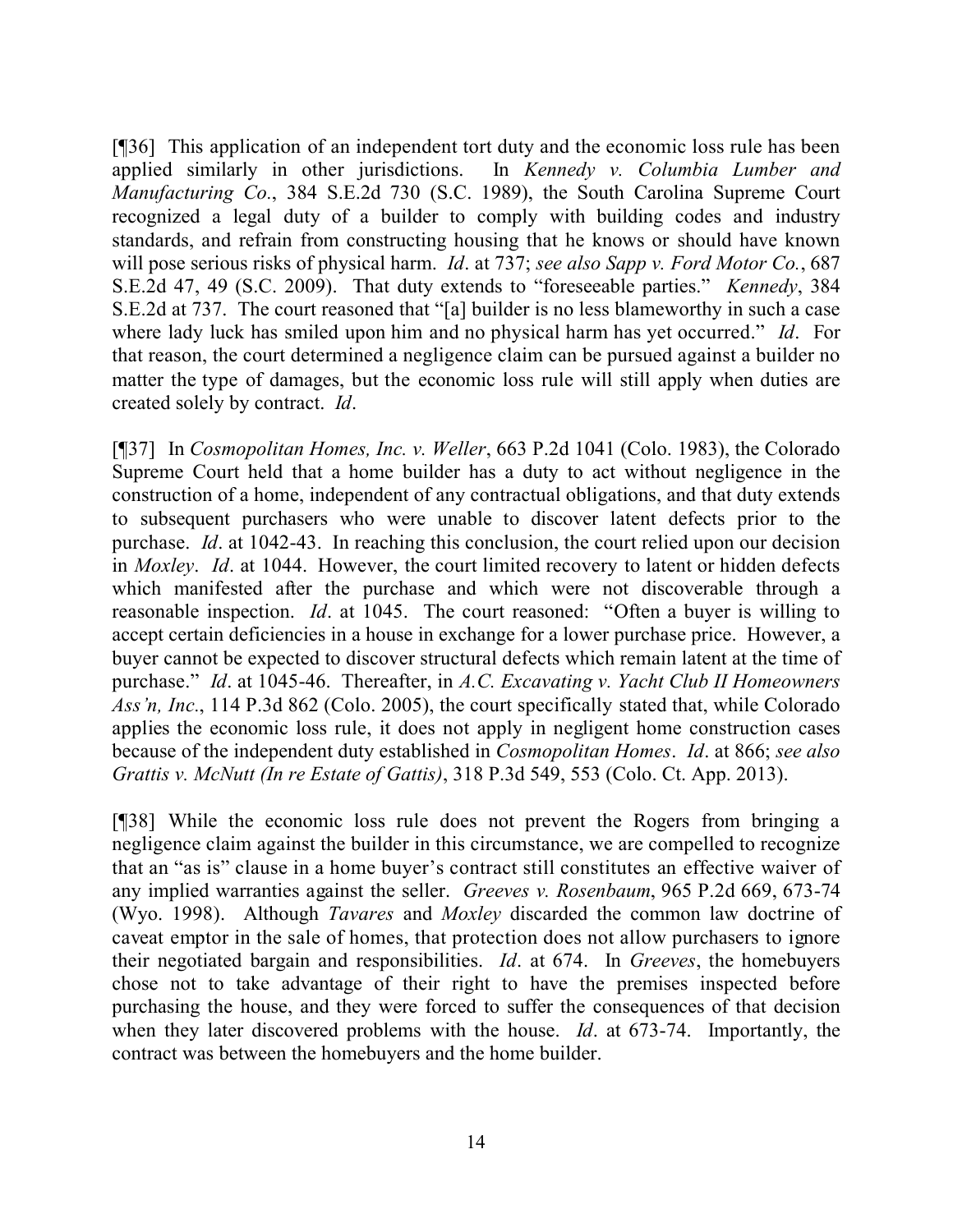[¶39] Here, like in *Greeves*, the contract contained an "as is" clause. However, the Rogers did not contract with the other JWright defendants, but instead contracted with and purchased the house from Mr. Wright, as an individual. Therefore, the "as is" contract waives any liability for defects against Mr. Wright. JWright Development and JWright Companies were not parties to the contract; therefore, the Rogers did not waive any potential causes of actions against those entities.

[¶40] For these reasons, we find the district court improperly granted summary judgment in favor of all of the JWright defendants with regard to the negligence claim. Although the record is not clear, it appears Mr. Wright, individually, did not build the home; therefore neither a negligent construction nor a breach of implied warranty of habitability claim would lie against him. Even if he were the builder, the "as is" clause in the contract waives any claims regarding defects in the home against him. *See Greeves*, 965 P.2d at 673-74. While it is unlikely that *both* JWright Development and JWright Companies are actually the builder of the home as the Rogers allege, that issue will be sorted out through further discovery or during the trial. However, if either of those defendants were, in fact, the home builder, that defendant had an independent duty of reasonable care not to build the home in a negligent manner and that duty makes the economic loss rule inapplicable.

# *Breach of Warranty Claim*

[¶41] The Rogers argue the district court erroneously granted summary judgment in favor of JWright Development on the breach of warranty claim. At the outset, it is important to clarify exactly what the Rogers are arguing on appeal. First, while the Complaint directed the breach of warranty claim against all JWright defendants, the Rogers are clearly alleging the district court erred in granting summary judgment in favor of only JWright Development. Second, based upon the allegations in the Complaint, the Rogers are asserting that JWright Development provided them with an express warranty. Further, the Rogers attached the alleged warranty to the Complaint, and it mentions only JWright Development. At oral argument, the Rogers' counsel unequivocally stated that the Rogers were not bringing a claim for a breach of the implied warranty of habitability.

[¶42] With these facts in mind, we first turn to the Rogers' assertion that JWright Development waived the portion of the contract that expressly stated the Rogers were accepting the property in "as is, where is" condition and without any express or implied warranties. The Rogers claim that because JWright Development provided the Rogers with a warranty form and made some repairs to the home after the closing, JWright Development waived its right to enforce the no warranty clause in the contract.

[¶43] A party to a contract may waive its rights provided in the contract if the following elements exist: (1) there is an existing right provided by the contract; (2) the waiving party has knowledge of that right; and (3) the waiving party has the intent to relinquish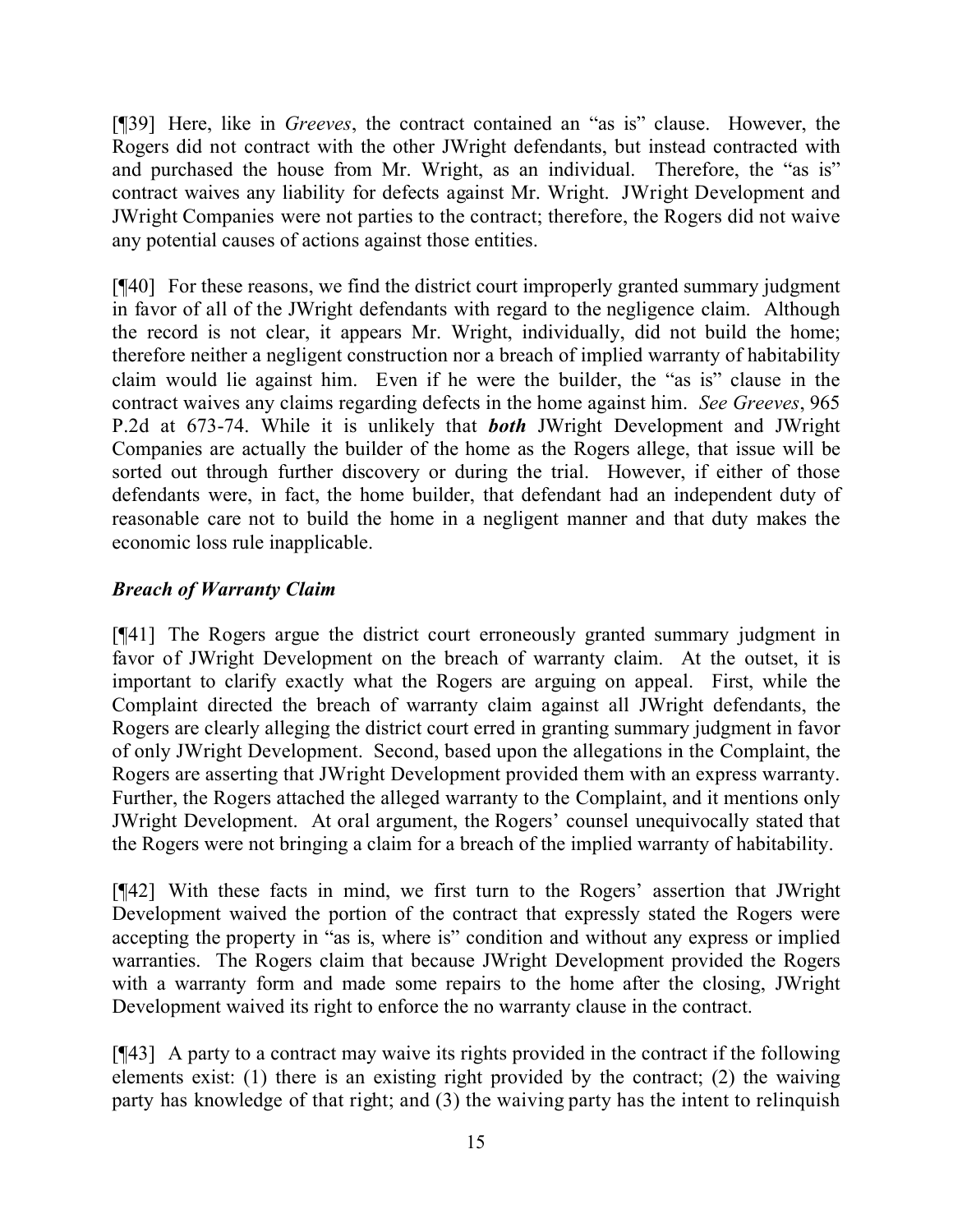that right. *Scherer v. Schuler Custom Homes Constr., Inc.*, 2004 WY 109, ¶ 16, 98 P.3d 159, 163 (Wyo. 2004). The purpose of the waiver doctrine is to "prevent the waiving party from lulling the other party into a belief that strict compliance with a contractual duty will not be required and then either suing for noncompliance or demanding compliance for the purpose of avoiding the transaction." 13 Richard A. Lord, *Williston on Contracts* § 39:15 (4th ed. 2013).

[¶44] The overriding problem with the Rogers' argument is their contract was with Mr. Wright—not JWright Development. Because JWright Development was not a party to the contract, its actions cannot waive any of the provisions. Granted, Mr. Wright, who apparently is involved in JWright Development, is a party to the contract; however, the Rogers have not appealed the district court's granting of summary judgment in favor of Mr. Wright on this issue and we decline to consider whether Mr. Wright's actions had any bearing on the contract after closing.

[¶45] The Rogers also argue that JWright Development's actions created an implied-infact contract. "[A]n implied-in-fact contract arises from mutual agreement and intent to promise, when the agreement and promise have simply not been expressed in words." 1 Richard A. Lord, *Williston on Contracts* § 1:5 ( $4<sup>th</sup>$  ed. 2013). When determining whether an implied-in-fact contract exists:

> [W]e look not to the subjective intent of the parties, but to " 'the outward manifestations of a party's assent sufficient to create reasonable reliance by the other party.' " *Givens v. Fowler*, 984 P.2d 1092, 1095 (Wyo. 1999) (quoting *McDonald v. Mobil Coal Producing, Inc.*, 820 P.2d 986, 990 (Wyo. 1991)). The question is "whether a reasonable man in the position of the offeree would have believed that the other party intended to make an offer." *Boone* [*v. Frontier Ref.*, 987 P.2d 681 at 687 (Wyo. 1999)].

*Symons v. Heaton*, 2014 WY 4, ¶ 9, 316 P.3d 1171, 1174 (Wyo. 2014) (quoting *Birt v. Wells Fargo Home Mortg., Inc.*, 2003 WY 102, ¶ 16, 75 P.3d 640, 649 (Wyo. 2003)). While the agreement is not written, the parties must still provide "proof of the same elements necessary to evidence an express contract: mutual assent or offer and acceptance, consideration, legal capacity, and a lawful subject matter." Lord*, supra*.

[¶46] The Rogers assert there are genuine issues of material fact that exist regarding whether an implied-in-fact contract exists and that a jury should determine whether each of the elements are present. The Rogers state that JWright Development's conduct and the fact that the "for sale" sign posted in front of the house stating there was a warranty would lead a reasonable person to believe a warranty existed. Additionally, the Rogers provided a written warranty they claim was provided by JWright Development. Finally,